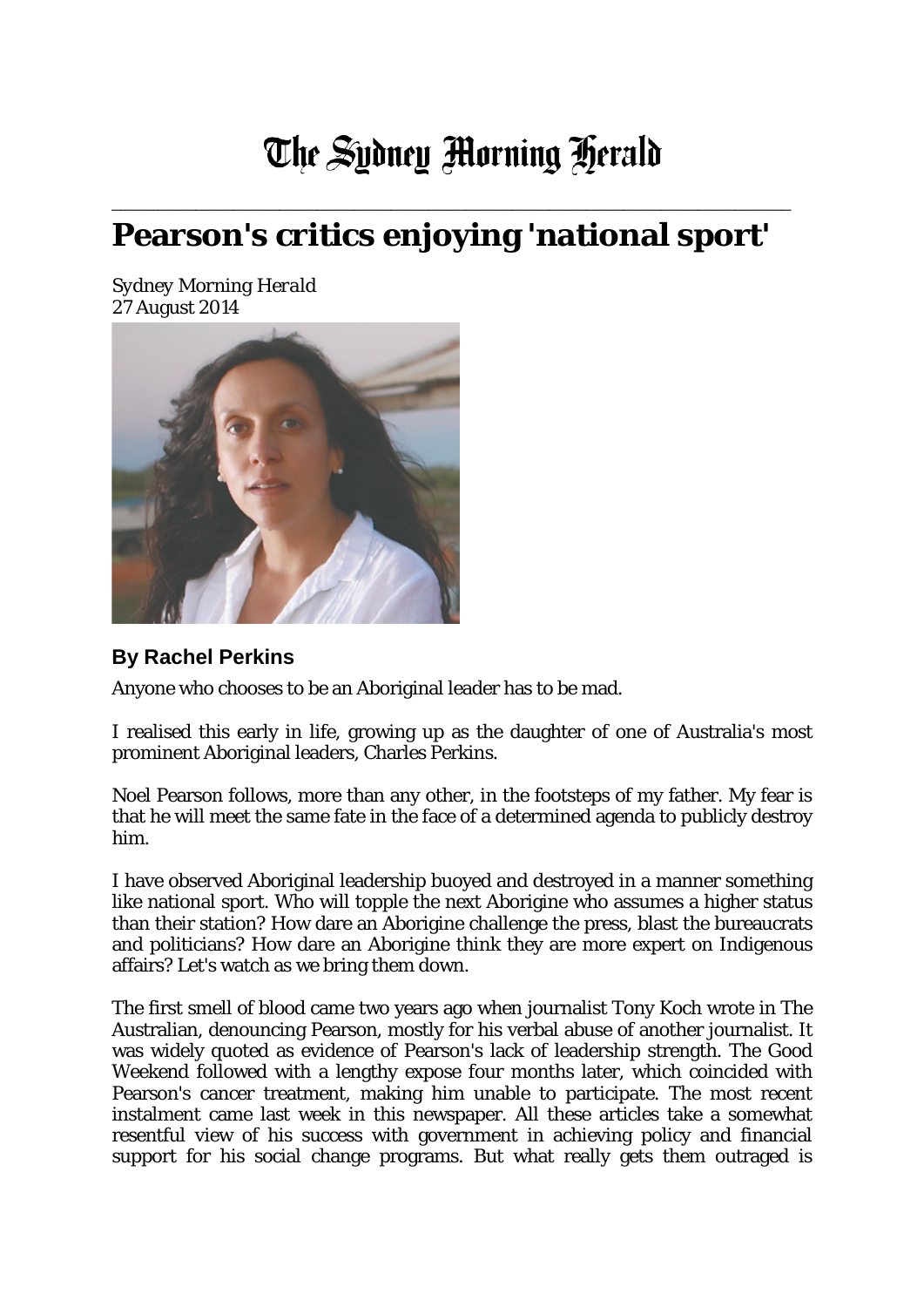Pearson's abuse of journalists.

Journalists are in the business of scrutiny and criticism. It should be no surprise to on occasion be on the receiving end of the same treatment. I think we would all agree that no one likes to be abused and sworn at. But let's be real, most journalists have heard the "f" and "c" words, mostly in their own news rooms. If we wrote off all the leaders in history who have sworn at journalists and bureaucrats we would have few to put up on our pedestals.

In the first article Tony Koch wrote: "There was a time - not so long ago, actually when I believed Pearson had the potential to mature into a leader for both black and white Australia, perhaps even into the space once occupied by the late, great Charles Perkins".

My father had the fire in the belly that Pearson has. He chose a different vocabulary such as "you mongrel bastards", but his indignity at malicious journalism and illinformed government policy rolled out by ignorant bureaucrats, was fierce. In our household small appliances and phones fell victim to his rage at budget cuts, bad journalism and vindictive ministers.

Few will have any idea what it means to be at the very coalface of the fight for indigenous Australians, struggling every day to turn the tide against chronic social problems and ingrained historical disadvantage, with little political power as an extreme minority. Can you imagine watching your people dying in front of you and taking responsibility for it? I know what it's like only because I have lived alongside it. I don't have the courage to take responsibility on a national scale for it every day of my life. My father did and Noel Pearson does.

Pearson's philosophy is spreading. Indigenous people across Australia support him. They are not necessarily the loudest of our mob, but they quietly agree. To you I say, do not swallow the negative gossip. Make your own mind up and if you are really interested in what's going on in indigenous Australia make an effort to read what Pearson writes, rather than the out-of-context quotes. It is bracing, transformative thinking, underpinned by international modelling, research and deep consideration.

It is an agenda for national, social transformation using policy as levers for profound change. This is no easy short-term task. It is ambitious but progress is being made.

Do we allow Pearson and his vision to be publicly destroyed? Leaders of his calibre do not come along every day. They are carved deep out of the history of the country and are driven by a singular determination. Like my father, who lived by the grace of a kidney transplant, Noel Pearson beat cancer, got off his deathbed and continued his work without hesitation.

Pearson has said of my father that he "takes his political fearlessness most to heart. It is his example of fearlessness that I aspire to follow".

Fearless in confronting Aboriginal people themselves and being hated by them for it. Fearless of making allies of hostile people to progress your agenda. Fearless in continually experiencing defeat, yet continuing. Fearless in being faced by a tsunami